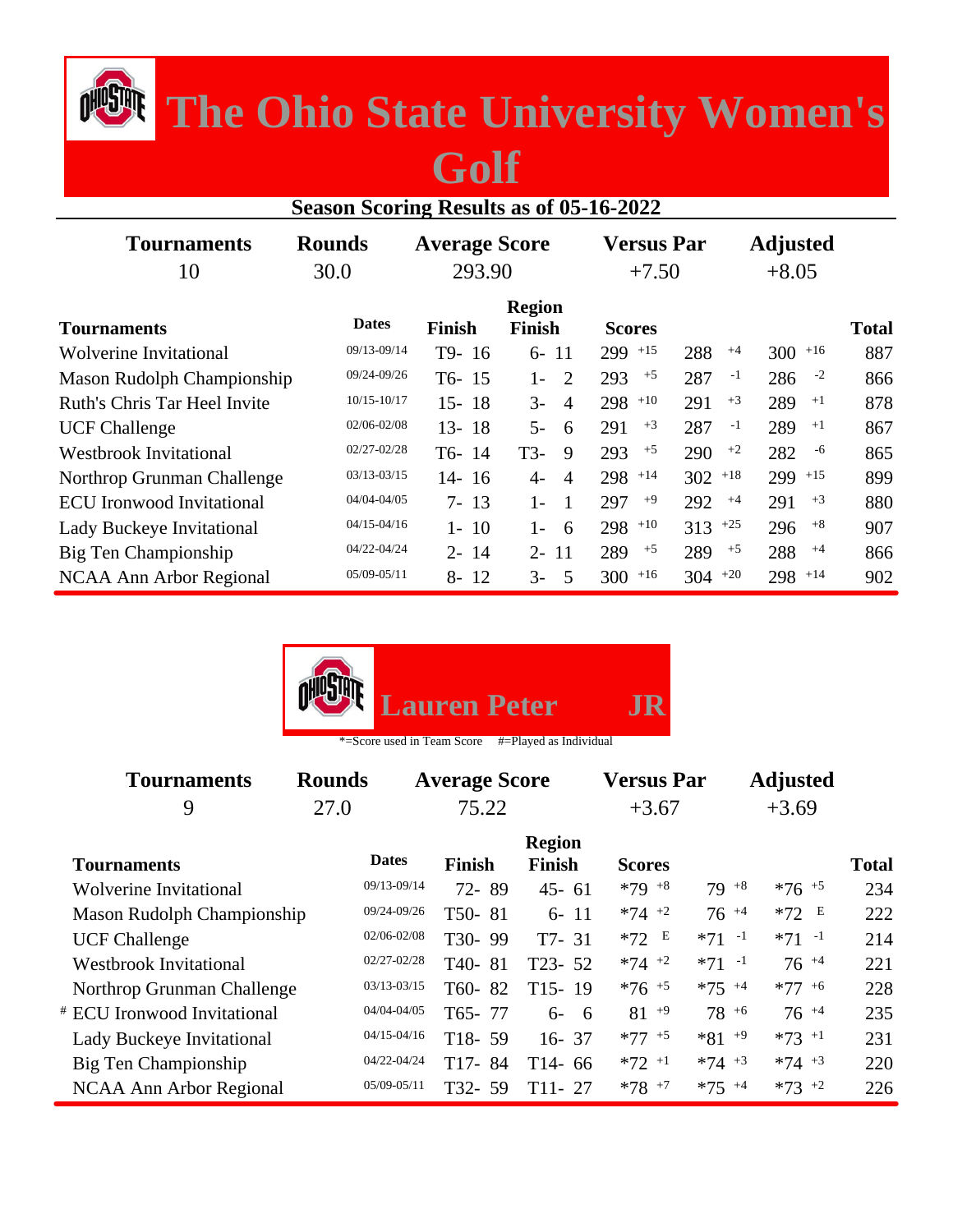

| 30.0         | 73.00                                              |                                                                                                                                                                    | $+1.40$              |                     | $+1.54$           |                 |  |
|--------------|----------------------------------------------------|--------------------------------------------------------------------------------------------------------------------------------------------------------------------|----------------------|---------------------|-------------------|-----------------|--|
| <b>Dates</b> | <b>Finish</b>                                      | <b>Region</b><br><b>Finish</b>                                                                                                                                     | <b>Scores</b>        |                     |                   | <b>Total</b>    |  |
|              | T8-89                                              | $T6-61$                                                                                                                                                            | $*74 + 3$            | $*66 - 5$           | $*76$ +5          | 216             |  |
|              | 81<br>$6-$                                         | $1 - 11$                                                                                                                                                           | $*71 -1$             | $*70 -2$            | $*69 - 3$         | 210             |  |
|              | $T21 - 95$                                         | $T2 - 21$                                                                                                                                                          | $*75$ $*3$           | $*72$ E             | $*68 - 4$         | 215             |  |
|              | T37-99                                             | $T10-31$                                                                                                                                                           | $*72 E$              | $*71 -1$            | $*72 E$           | 215             |  |
|              | $20 - 81$                                          | $14 - 52$                                                                                                                                                          | $*71 -1$             | $76^{+4}$           | $*69 - 3$         | 216             |  |
|              | T60-82                                             | $T15-19$                                                                                                                                                           | $*72$ +1             | $*76$ +5            | $80^{+9}$         | 228             |  |
|              | $T15 - 77$                                         | $1 - 6$                                                                                                                                                            | $*73$ <sup>+1</sup>  | $*73 + 1$           | $*73 + 1$         | 219             |  |
|              | $T5 - 59$                                          | $T5 - 37$                                                                                                                                                          | $*75$ $*3$           | $*76$ <sup>+4</sup> | $*71 -1$          | 222             |  |
|              | T17-84                                             | $T14 - 66$                                                                                                                                                         | $*74$ +3             | $*72$ +1            | $*74 + 3$         | 220             |  |
|              | T41-59                                             | $T17-27$                                                                                                                                                           | $*78$ +7             | $*77 + 6$           | $*74 + 3$         | 229             |  |
|              | <b>Rounds</b><br><b>Mason Rudolph Championship</b> | 09/13-09/14<br>09/24-09/26<br>$10/15 - 10/17$<br>02/06-02/08<br>$02/27 - 02/28$<br>$03/13 - 03/15$<br>04/04-04/05<br>$04/15 - 04/16$<br>04/22-04/24<br>05/09-05/11 | <b>Average Score</b> |                     | <b>Versus Par</b> | <b>Adjusted</b> |  |



| <b>Tournaments</b>           | <b>Rounds</b>   | <b>Average Score</b> |               | <b>Versus Par</b> |           | <b>Adjusted</b> |              |
|------------------------------|-----------------|----------------------|---------------|-------------------|-----------|-----------------|--------------|
|                              | 6.0             | 79.50                |               | $+7.50$           |           | $+6.68$         |              |
|                              |                 |                      | <b>Region</b> |                   |           |                 |              |
| <b>Tournaments</b>           | <b>Dates</b>    | <b>Finish</b>        | <b>Finish</b> | <b>Scores</b>     |           |                 | <b>Total</b> |
| Ruth's Chris Tar Heel Invite | 10/15-10/17     | T81-95               | $T19-21$      | $*78$<br>$+6$     | $*75 + 3$ | $*76$ $^{+4}$   | 229          |
| # Lady Buckeye Invitational  | $04/15 - 04/16$ | 54- 59               | $35 - 37$     | $83 + 11$         | $79 + 7$  | $86^{+14}$      | 248          |

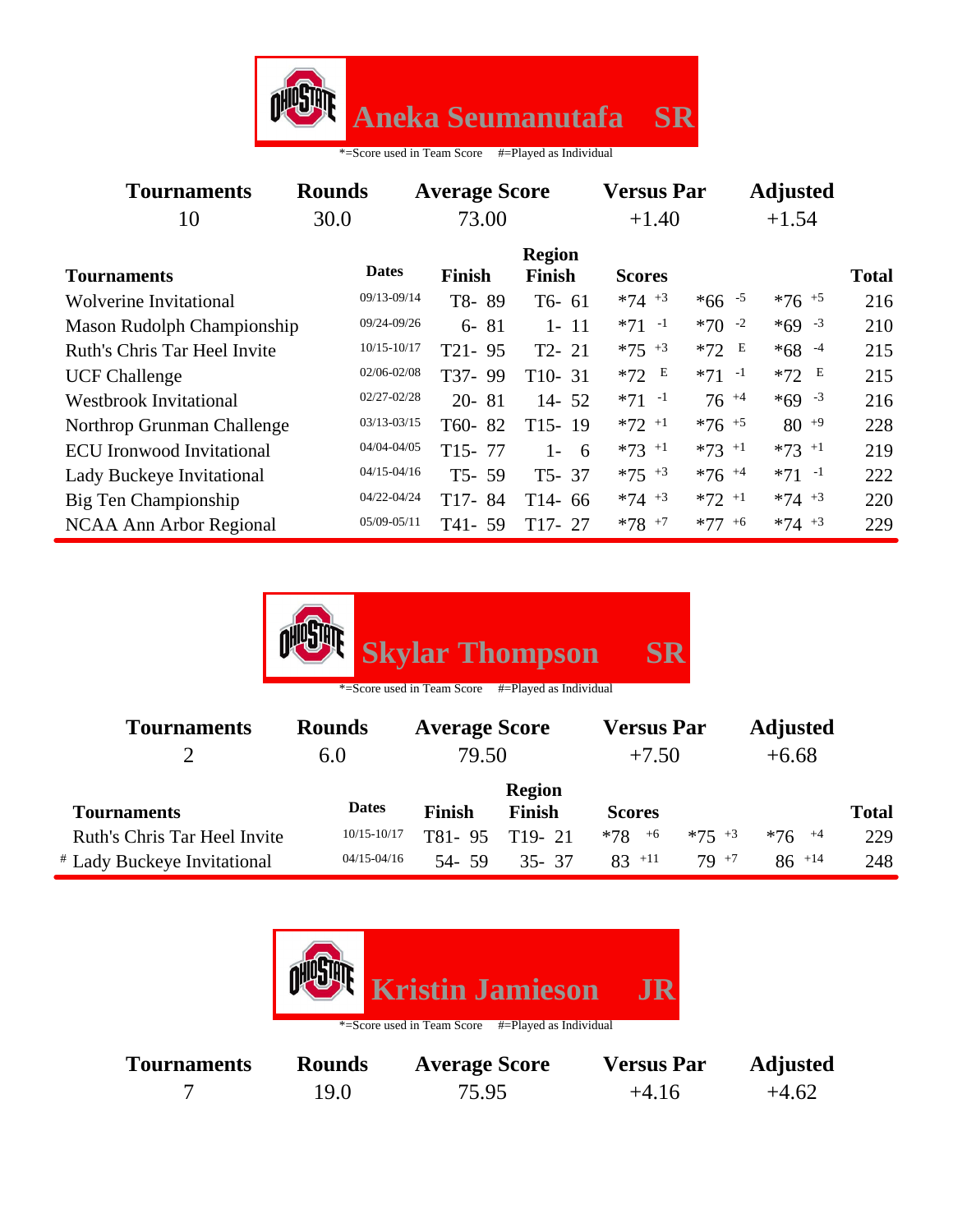|                                         |                 |                     | <b>Region</b> |               |                     |                     |              |
|-----------------------------------------|-----------------|---------------------|---------------|---------------|---------------------|---------------------|--------------|
| <b>Tournaments</b>                      | <b>Dates</b>    | Finish              | <b>Finish</b> | <b>Scores</b> |                     |                     | <b>Total</b> |
| <b>Wolverine Invitational</b>           | 09/13-09/14     | 46-89               | $26 - 61$     | E<br>$*71$    | $*76$ <sup>+5</sup> | $78^{+7}$           | 225          |
| Mason Rudolph Championship              | 09/24-09/26     | T56-81              | $7 - 11$      | $*77$<br>$+5$ | $*75 + 3$           | $*71 -1$            | 223          |
| Ruth's Chris Tar Heel Invite            | $10/15 - 10/17$ | $87 - 95$           | $21 - 21$     | $+6$<br>$*78$ | $76^{+4}$           | $77 + 5$            | 231          |
| <b>UCF Challenge</b>                    | 02/06-02/08     | T69-99              | $T22 - 31$    | $*74$ $*2$    | $74^{+2}$           | $*73$ <sup>+1</sup> | 221          |
| <b>* Westbrook Invitational</b>         | $02/27 - 02/28$ | T <sub>40</sub> -81 | $T23 - 52$    | $76 + 4$      | $73 + 1$            | 72 E                | 221          |
| <sup>#</sup> Northrop Grunman Challenge | 03/13-03/15     | DNF-<br>$\Omega$    | DNF-<br>- 0   | $82$ +11      | 0                   | $\theta$            |              |
| # Lady Buckeye Invitational             | $04/15 - 04/16$ | T37-<br>.59         | $T26 - 37$    | $+8$<br>80    | $79^{+7}$           | $81^{+9}$           | 240          |

| <b>Emily Hummer</b><br>FR<br>*=Score used in Team Score<br>#=Played as Individual |                 |                      |                                |                     |           |                 |              |  |  |
|-----------------------------------------------------------------------------------|-----------------|----------------------|--------------------------------|---------------------|-----------|-----------------|--------------|--|--|
| <b>Tournaments</b>                                                                | <b>Rounds</b>   | <b>Average Score</b> |                                | <b>Versus Par</b>   |           | <b>Adjusted</b> |              |  |  |
| $\overline{4}$                                                                    | 11.0            | 74.18                |                                | $+3.09$             |           | $+1.84$         |              |  |  |
| <b>Tournaments</b>                                                                | <b>Dates</b>    | <b>Finish</b>        | <b>Region</b><br><b>Finish</b> | <b>Scores</b>       |           |                 | <b>Total</b> |  |  |
| # Dayton Fall Invitational                                                        | 10/18-10/19     | T5-77                | $T4-60$                        | $72^{+2}$           | $74^{+4}$ |                 | 146          |  |  |
| # Lady Buckeye Invitational                                                       | $04/15 - 04/16$ | $T2 - 59$            | $T2 - 37$                      | 72 E                | $73 + 1$  | $76^{+4}$       | 221          |  |  |
| # Big Ten Championship                                                            | 04/22-04/24     | T24-84               | $T20-66$                       | $75^{+4}$           | $73^{+2}$ | $73^{+2}$       | 221          |  |  |
| NCAA Ann Arbor Regional                                                           | $05/09 - 05/11$ | T39-59               | $T15 - 27$                     | $*72$ <sup>+1</sup> | $79^{+8}$ | $*77 + 6$       | 228          |  |  |



| <b>Tournaments</b>                      | <b>Rounds</b>   |               | <b>Average Score</b>           |                     | <b>Versus Par</b> | <b>Adjusted</b> |              |
|-----------------------------------------|-----------------|---------------|--------------------------------|---------------------|-------------------|-----------------|--------------|
| 6                                       | 17.0            |               | 74.76                          |                     | $+3.18$           | $+3.17$         |              |
| <b>Tournaments</b>                      | <b>Dates</b>    | <b>Finish</b> | <b>Region</b><br><b>Finish</b> | <b>Scores</b>       |                   |                 | <b>Total</b> |
| <sup>#</sup> Mason Rudolph Championship | 09/24-09/26     | T62-81        | $T8-11$                        | $79 + 7$            | $73 + 1$          | 72 E            | 224          |
| # Dayton Fall Invitational              | $10/18 - 10/19$ | $3 - 77$      | $2 - 60$                       | $71 + 1$            | $73 + 3$          |                 | 144          |
| <b>Westbrook Invitational</b>           | $02/27 - 02/28$ | T23-81        | $T15 - 52$                     | $*73$ <sup>+1</sup> | $*74$ +2          | $*71 -1$        | 218          |
| Northrop Grunman Challenge              | 03/13-03/15     | T52-82        | $13 - 19$                      | $*75$ +4            | $*80 + 9$         | $*71$ E         | 226          |
| <b>ECU</b> Ironwood Invitational        | 04/04-04/05     | T33-77        | $4 - 6$                        | $*75$ $*3$          | $*74$ +2          | $*74$ +2        | 223          |
| <b>Lady Buckeye Invitational</b>        | $04/15 - 04/16$ | T30-<br>59    | T21-37                         | $80^{+8}$           | $*81 + 9$         | $*75$ $*3$      | 236          |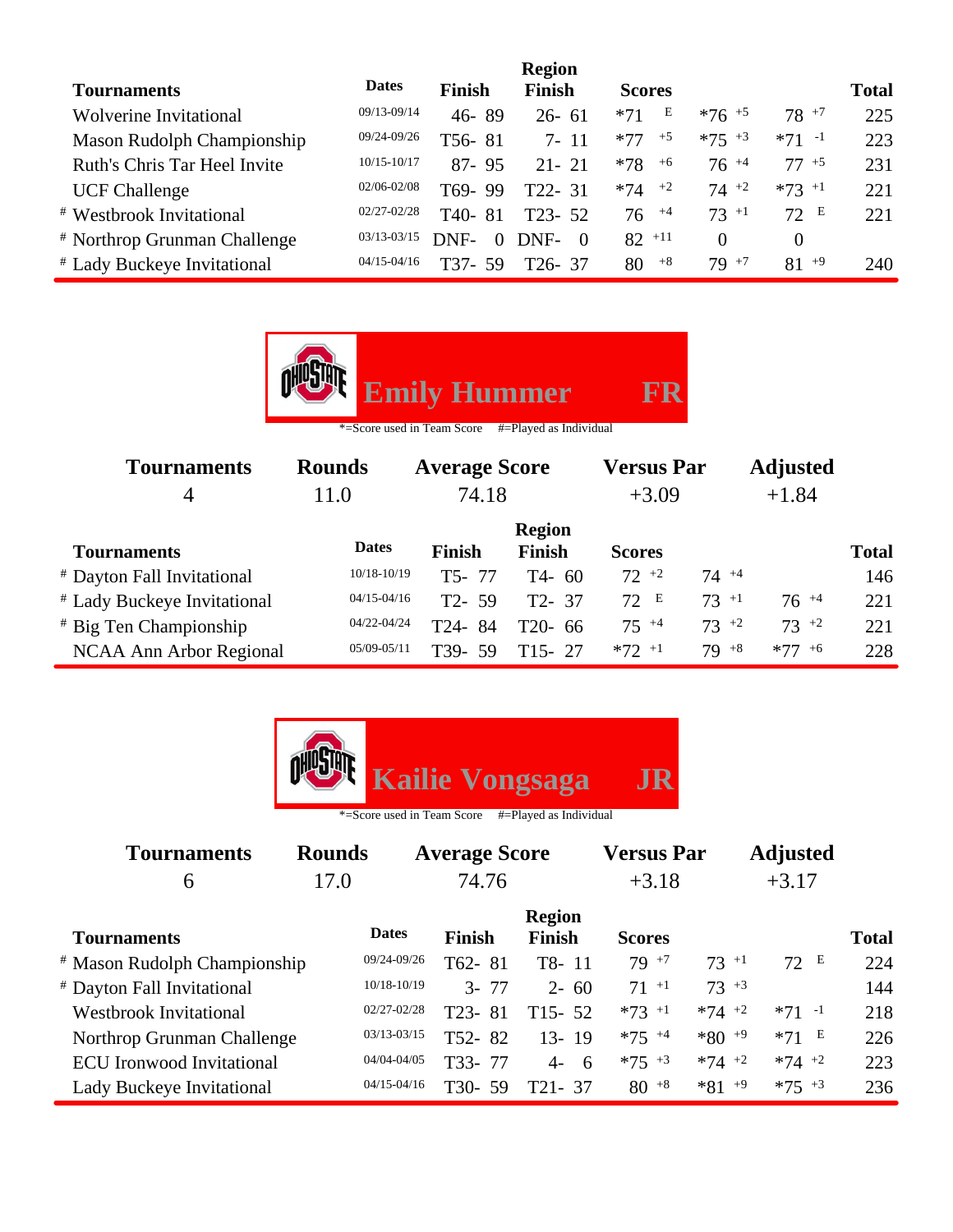

| <b>Tournaments</b>                  | <b>Rounds</b>   | <b>Average Score</b> |                                | <b>Versus Par</b>   |                     | <b>Adjusted</b> |              |
|-------------------------------------|-----------------|----------------------|--------------------------------|---------------------|---------------------|-----------------|--------------|
| 9                                   | 27.0            | 74.26                |                                | $+2.59$             |                     | $+2.90$         |              |
| <b>Tournaments</b>                  | <b>Dates</b>    | <b>Finish</b>        | <b>Region</b><br><b>Finish</b> | <b>Scores</b>       |                     |                 | <b>Total</b> |
| <b>Wolverine Invitational</b>       | 09/13-09/14     | T <sub>19</sub> -89  | $T13-61$                       | $*75$ +4            | $*71$ E             | $*73$ +2        | 219          |
| <b>Mason Rudolph Championship</b>   | 09/24-09/26     | T31-81               | T4-11                          | $*71 -1$            | $*73$ <sup>+1</sup> | $*74$ +2        | 218          |
| <b>Ruth's Chris Tar Heel Invite</b> | $10/15 - 10/17$ | $T35 - 95$           | T8-21                          | $*71 -1$            | $*72$ E             | $*75$ +3        | 218          |
| <b>UCF Challenge</b>                | 02/06-02/08     | $T51 - 99$           | $T16-31$                       | $*73 + 1$           | $*72 E$             | $*73 + 1$       | 218          |
| <b>Westbrook Invitational</b>       | $02/27 - 02/28$ | T52-81               | $T31 - 52$                     | $76^{+4}$           | $*73$ <sup>+1</sup> | $*74$ +2        | 223          |
| Northrop Grunman Challenge          | $03/13 - 03/15$ | T38-82               | $T11-19$                       | $*75$ +4            | $*71$ E             | $*76$ +5        | 222          |
| <b>ECU</b> Ironwood Invitational    | 04/04-04/05     | T60-77               | $5 - 6$                        | $*73$ <sup>+1</sup> | $80^{+8}$           | $78^{+6}$       | 231          |
| <b>Lady Buckeye Invitational</b>    | $04/15 - 04/16$ | $T15 - 59$           | $T13 - 37$                     | $*70 -2$            | $*80 + 8$           | $80^{+8}$       | 230          |
| Big Ten Championship                | 04/22-04/24     | T43-84               | $T37-66$                       | $*72$ +1            | $76^{+5}$           | $78^{+7}$       | 226          |



\*=Score used in Team Score #=Played as Individual

| <b>Tournaments</b>               | <b>Rounds</b>   | <b>Average Score</b> |                                | <b>Versus Par</b>   |                     | <b>Adjusted</b>     |              |
|----------------------------------|-----------------|----------------------|--------------------------------|---------------------|---------------------|---------------------|--------------|
| 10                               | 29.0            | 73.79                |                                |                     |                     | $+2.33$             |              |
| <b>Tournaments</b>               | <b>Dates</b>    | <b>Finish</b>        | <b>Region</b><br><b>Finish</b> | <b>Scores</b>       |                     |                     | <b>Total</b> |
| <b>Wolverine Invitational</b>    | 09/13-09/14     | T56-89               | $T33 - 61$                     | $*79 + 8$           | $*75$ +4            | $*75$ +4            | 229          |
| Mason Rudolph Championship       | 09/24-09/26     | T62-81               | T8-11                          | $79 + 7$            | $*69 - 3$           | $76^{+4}$           | 224          |
| Ruth's Chris Tar Heel Invite     | $10/15 - 10/17$ | T <sub>26</sub> -95  | $4 - 21$                       | $*74$ +2            | E<br>$*72$          | $*70 -2$            | 216          |
| <b>UCF Challenge</b>             | 02/06-02/08     | T80-99               | $27 - 31$                      | $75 + 3$            | $*73$ +1            | $74 +2$             | 222          |
| <b>Westbrook Invitational</b>    | 02/27-02/28     | $T17-81$             | $T11 - 52$                     | $*75$ +3            | E<br>$*72$          | $*68 - 4$           | 215          |
| Northrop Grunman Challenge       | 03/13-03/15     | DNF-<br>$\Omega$     | DNF-<br>- 0                    | $*76 + 5$           | $\Omega$            | $*75$ +4            |              |
| <b>ECU</b> Ironwood Invitational | 04/04-04/05     | T22-77               | $2 -$<br>- 6                   | $*76$ <sup>+4</sup> | $*72$ E             | $*73$ <sup>+1</sup> | 221          |
| Lady Buckeye Invitational        | $04/15 - 04/16$ | $T12 - 59$           | $T11 - 37$                     | $*76$ <sup>+4</sup> | $*76$ <sup>+4</sup> | $*77 + 5$           | 229          |
| Big Ten Championship             | 04/22-04/24     | $2 - 84$             | $2 - 66$                       | $*71$ E             | $*71$ E             | $*67 - 4$           | 209          |
| NCAA Ann Arbor Regional          | $05/09 - 05/11$ | $T26 - 59$           | $9 - 27$                       | $*75$ +4            | $*75$ +4            | $*74$ +3            | 224          |

 $\overline{\phantom{0}}$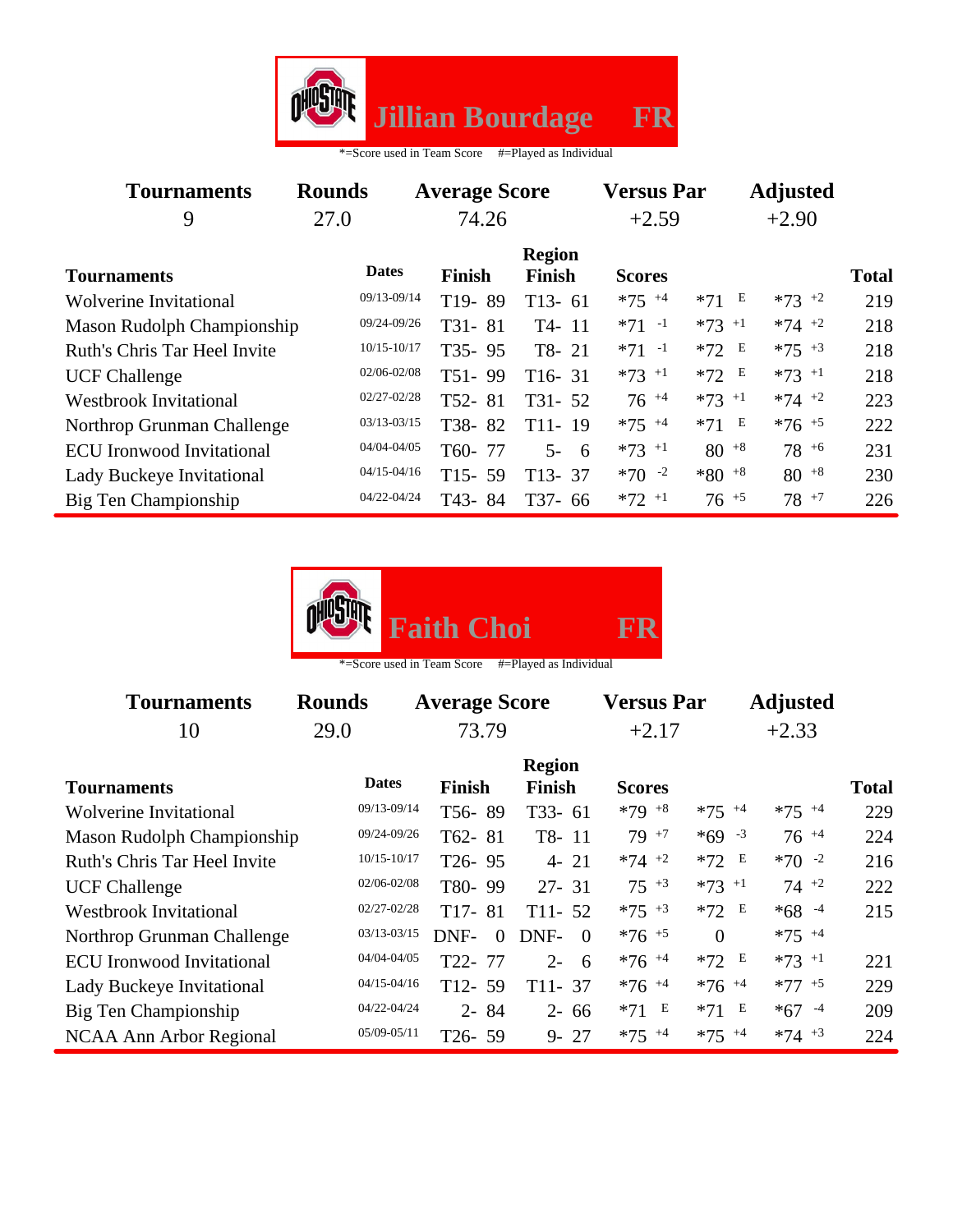

| <b>Tournaments</b>               | <b>Rounds</b><br><b>Average Score</b> |                      |                                | <b>Versus Par</b> |                     | <b>Adjusted</b>     |              |
|----------------------------------|---------------------------------------|----------------------|--------------------------------|-------------------|---------------------|---------------------|--------------|
| 6                                | 17.0                                  | 74.47                | $+3.24$                        |                   |                     | $+2.45$             |              |
| <b>Tournaments</b>               | <b>Dates</b>                          | <b>Finish</b>        | <b>Region</b><br><b>Finish</b> | <b>Scores</b>     |                     |                     | <b>Total</b> |
| <b>* Wolverine Invitational</b>  | 09/13-09/14                           | T56-89               | $T33-61$                       | $79^{+8}$         | $73 + 2$            | $77^{+6}$           | 229          |
| # Dayton Fall Invitational       | 10/18-10/19                           | $1 - 77$             | $1 - 60$                       | $67 - 3$          | $72^{+2}$           |                     | 139          |
| <b>ECU</b> Ironwood Invitational | 04/04-04/05                           | T <sub>26</sub> - 77 | $3 - 6$                        | $78^{+6}$         | $*73 +1$            | $*71 -1$            | 222          |
| # Lady Buckeye Invitational      | $04/15 - 04/16$                       | $7 - 59$             | $7 - 37$                       | $77 + 5$          | $75 + 3$            | $73 + 1$            | 225          |
| Big Ten Championship             | 04/22-04/24                           | T24-84               | $T20-66$                       | $76^{+5}$         | $*72$ <sup>+1</sup> | $*73$ <sup>+2</sup> | 221          |
| NCAA Ann Arbor Regional          | 05/09-05/11                           | T43-59               | $T19 - 27$                     | $*75$ +4          | $*77 + 6$           | $78^{+7}$           | 230          |